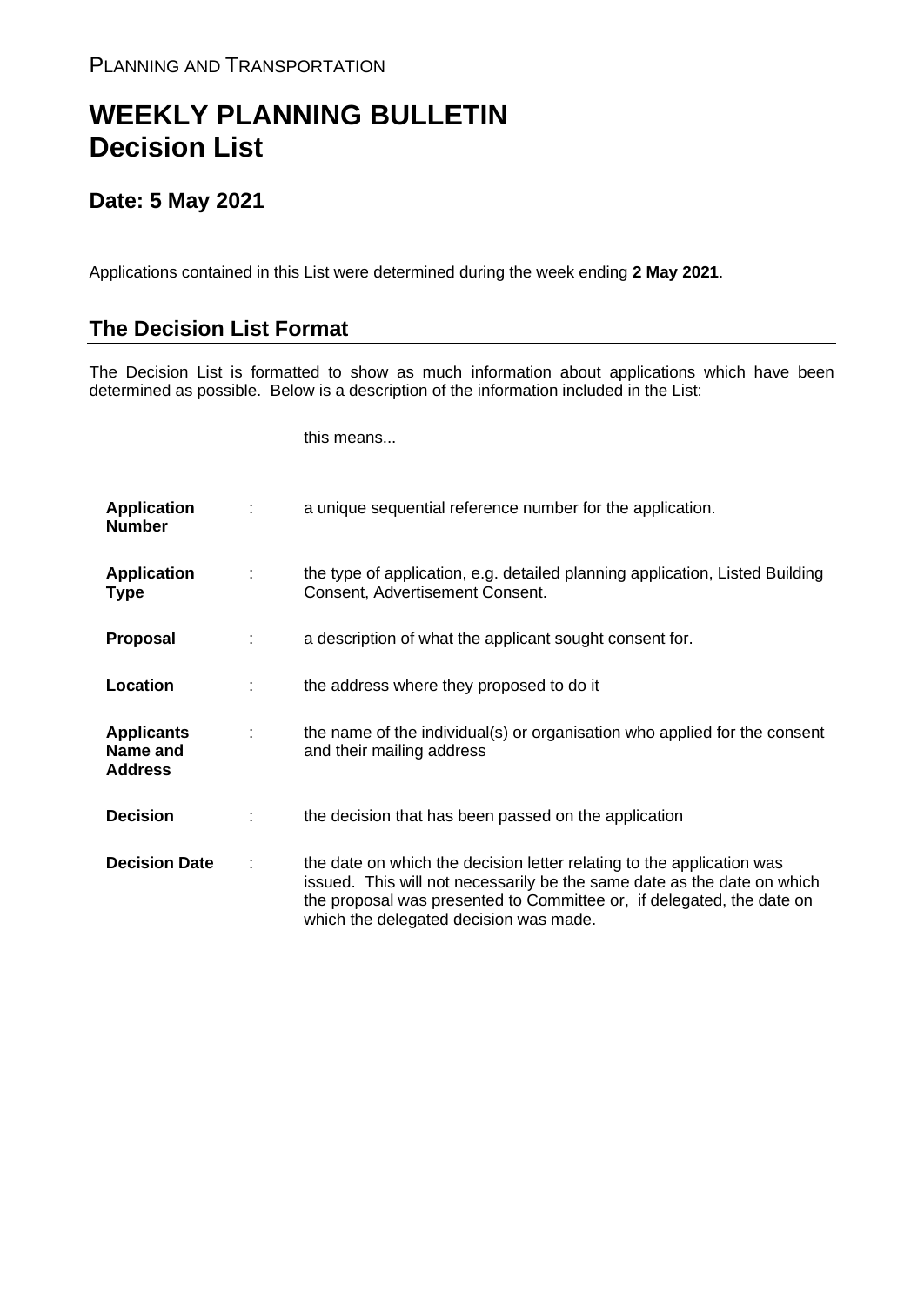| <b>Application No</b><br><b>Application Type</b><br>Proposal<br>Location<br><b>Applicant</b><br><b>Decision</b><br><b>Decision Issued</b> | P/20/0425/FUL<br><b>Planning Permission</b><br>Erection of 3 Dwellinghouses<br>Land To The North Of Westerwood, Moss Road, Falkirk, FK2 8RY,,<br>Mrs Margaret Ferns, Westerwood, Moss Road, Falkirk, FK2 8RY,<br>Withdrawn<br>26 April 2021<br>÷<br>View the application details                                                                                                                                                                |
|-------------------------------------------------------------------------------------------------------------------------------------------|-------------------------------------------------------------------------------------------------------------------------------------------------------------------------------------------------------------------------------------------------------------------------------------------------------------------------------------------------------------------------------------------------------------------------------------------------|
| <b>Application No</b><br><b>Application Type</b><br>Proposal<br>Location<br><b>Applicant</b><br><b>Decision</b><br><b>Decision Issued</b> | P/20/0429/FUL<br><b>Planning Permission</b><br>÷<br>Erection of 34 Houses and 6 Flats with Associated Infrastructure<br>Land To The East Of 8 Canalside Drive, Canalside Drive, Reddingmuirhead,<br>Gracey Ltd, Mr Alex Rae, Nursery House, Brancepeth, Durham, DH7 8DZ,<br><b>Grant Planning Permission</b><br>29 April 2021<br>View the application details                                                                                   |
| <b>Application No</b><br><b>Application Type</b><br>Proposal<br>Location<br><b>Applicant</b><br><b>Decision</b><br><b>Decision Issued</b> | P/20/0566/FUL<br>$\mathcal{L}^{\mathcal{L}}$<br>$\mathcal{L}^{\mathcal{L}}$<br><b>Planning Permission</b><br>Alterations to Shop, Alterations and Extensions to and Change of Use of<br>Commercial Building to Form 23 Flatted Dwellings<br>150 High Street, Falkirk, FK1 1NR,<br>REWD Group, Mr Laurie Duncan, 1 Cambuslang Court, Glasgow, G32 8FH,<br><b>Grant Planning Permission</b><br>÷<br>27 April 2021<br>View the application details |
| <b>Application No</b><br><b>Application Type</b><br>Proposal<br>Location<br><b>Applicant</b><br><b>Decision</b><br><b>Decision Issued</b> | P/20/0567/LBC<br>÷.<br><b>Listed Building Consent</b><br>Alterations to Shop, Alterations and Extensions to and Change of Use of<br>Commercial Building to Form 23 Flatted Dwellings<br>150 High Street, Falkirk, FK1 1NR,<br>REWD Group, Mr Laurie Duncan, 1 Cambuslang Court, Glasgow, G32 8FH,<br><b>Grant Listed Building Consent</b><br>27 April 2021<br>View the application details                                                      |
| <b>Application No</b><br><b>Application Type</b><br>Proposal<br>Location<br><b>Applicant</b><br><b>Decision</b><br><b>Decision Issued</b> | P/20/0571/FUL<br><b>Planning Permission</b><br>Change of Use from Class 1. Shops to Class 3. Food and Drink (Coffee Shop)<br>Unit N, Central Retail Park, Falkirk, FK1 1LW,<br>Grantchester Developments (Falkirk) Limited, Kings Place, 90 York Way, London,<br>N1 9GE,<br><b>Grant Planning Permission</b><br>30 April 2021<br>View the application details                                                                                   |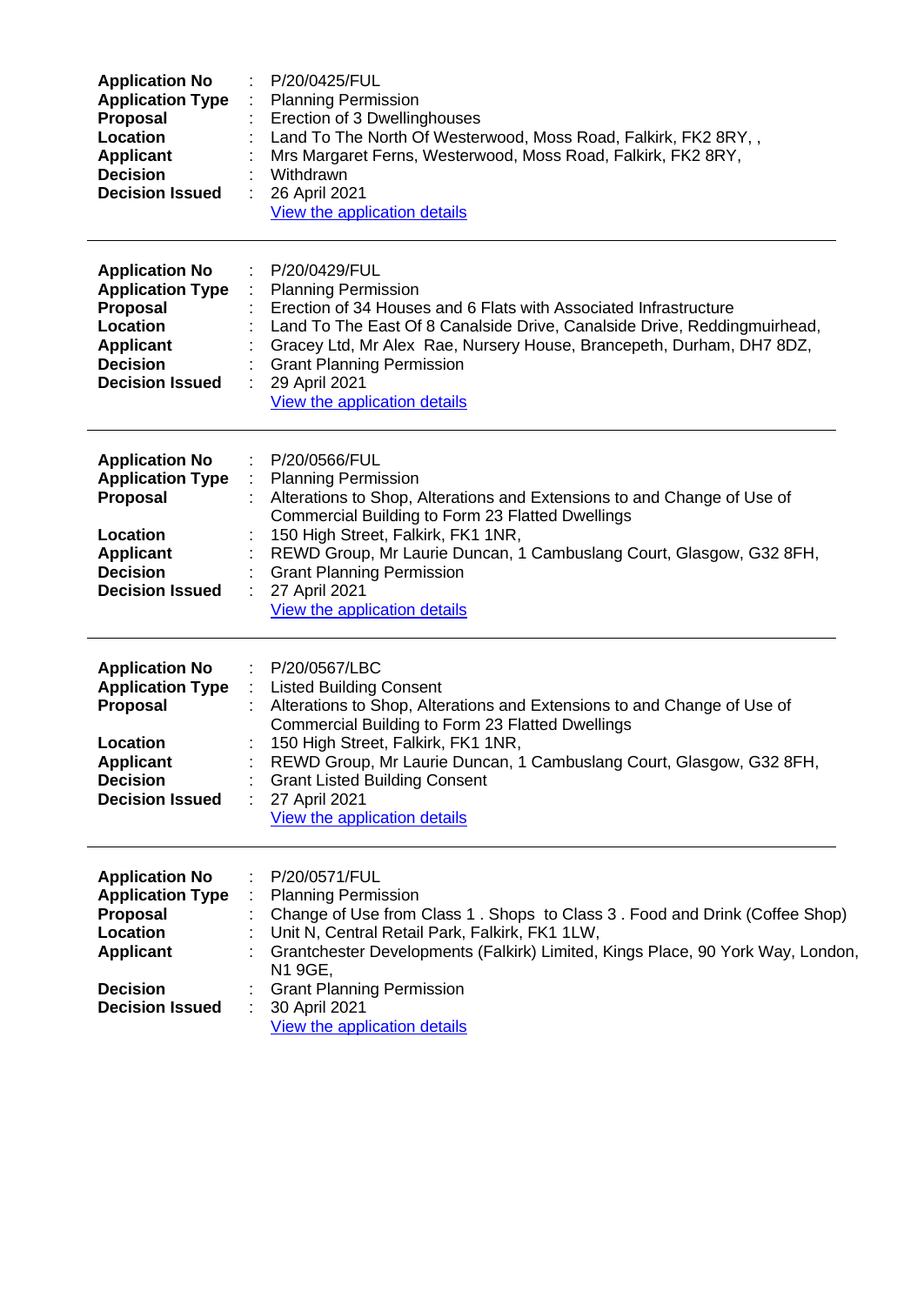| <b>Application No</b><br><b>Application Type</b><br>Proposal<br>Location<br><b>Applicant</b><br><b>Decision</b><br><b>Decision Issued</b>                           | P/21/0002/ADV<br><b>Advertisement Consent</b><br>Display of Illuminated and Non-Illuminated Advertisements<br>Clydesdale Bank Plc, 1 Bank Street, Falkirk, FK1 1NB,<br>Clydesdale Bank/Virgin Money, Virgin Money, 40 St Vincent Place, Glasgow, G1<br>2HL,<br><b>Grant Advertisement Consent</b><br>30 April 2021<br>View the application details                                                                                |
|---------------------------------------------------------------------------------------------------------------------------------------------------------------------|-----------------------------------------------------------------------------------------------------------------------------------------------------------------------------------------------------------------------------------------------------------------------------------------------------------------------------------------------------------------------------------------------------------------------------------|
| <b>Application No</b><br><b>Application Type</b><br>Proposal                                                                                                        | P/21/0004/75D<br>÷.<br>Discharge of Planning Obligation<br>Discharge of Planning Obligation attached to Planning Permission F/91/0058,<br>which restricted the occupancy of the dwellinghouse now known as Ryerigg,<br>Fankerton, Denny FK6 5HJ, to a person or persons (together with the dependent,<br>or dependents, if any of that person) employed upon a full time basis at North<br>Shields Farm, Fankerton, Denny FK6 5HJ |
| <b>Location</b><br><b>Applicant</b><br><b>Decision</b><br><b>Decision Issued</b>                                                                                    | Ryerigg, Fankerton, Denny, FK6 5HJ,<br>Mr Gordon Andrew Mair, North Shields Farm, Fankerton, Denny, FK6 5HJ,<br>Approve Discharge of the Obligation<br>26 April 2021<br>÷<br>View the application details                                                                                                                                                                                                                         |
| <b>Application No</b><br><b>Application Type</b><br>Proposal<br><b>Location</b><br><b>Applicant</b><br><b>Decision</b>                                              | P/21/0016/LBC<br><b>Listed Building Consent</b><br>Alterations to Shopfront and Display of Illuminated Advertisements<br>Clydesdale Bank Plc, 1 Bank Street, Falkirk, FK1 1NB,<br>Clydesdale Bank/Virgin Money, Virgin Money, 40 St Vincent Place, Glasgow,<br>G1 2HL,<br><b>Grant Listed Building Consent</b>                                                                                                                    |
| <b>Decision Issued</b><br><b>Application No</b><br><b>Application Type</b><br>Proposal<br>Location<br><b>Applicant</b><br><b>Decision</b><br><b>Decision Issued</b> | 30 April 2021<br>View the application details<br>P/21/0034/FUL<br><b>Planning Permission</b><br><b>Erection of Outbuilding</b><br>Elmbank, 16 Hodge Street, Falkirk, FK1 1BN,<br>Mrs Mhairi Maxwell, Elmbank, 16 Hodge Street, Falkirk, FK1 1BN,<br><b>Grant Planning Permission</b><br>30 April 2021<br>View the application details                                                                                             |
| <b>Application No</b><br><b>Application Type</b><br>Proposal<br>Location<br><b>Applicant</b><br><b>Decision</b><br><b>Decision Issued</b>                           | P/21/0048/FUL<br><b>Planning Permission</b><br>Demolition of Existing Building and Outbuildings and Erection of 2 Dwellinghouses<br>and Alterations to Existing Boundary Walls<br>The Coach House, Hodge Street, Falkirk, FK1 5AA,<br>Abbotsford IP Ltd,<br>Withdrawn<br>30 April 2021<br>View the application details                                                                                                            |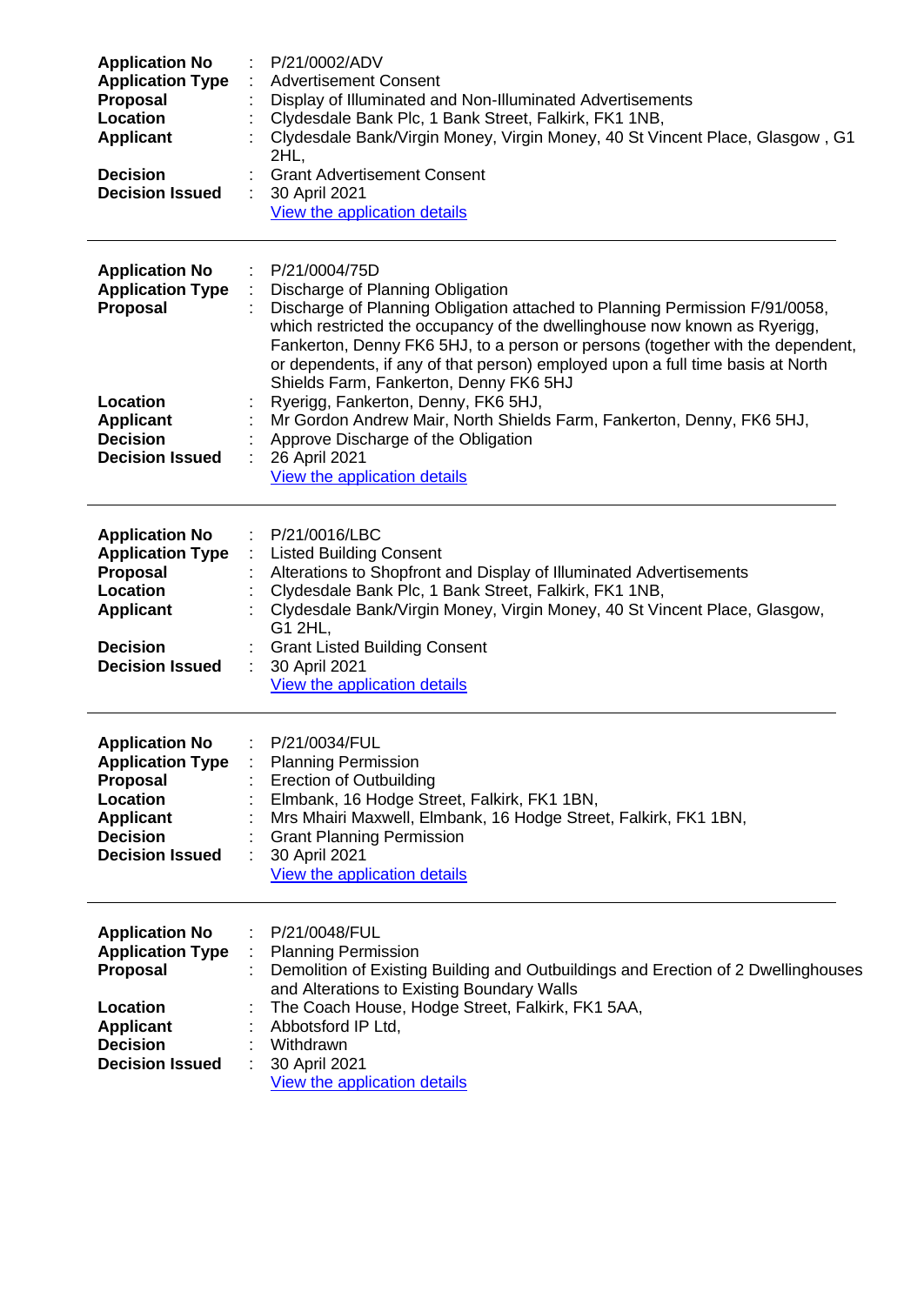| <b>Application No</b><br><b>Application Type</b><br><b>Proposal</b><br>Location<br><b>Applicant</b><br><b>Decision</b><br><b>Decision Issued</b> | P/21/0084/FUL<br><b>Planning Permission</b><br>Change of Use of Public Open Space to Private Garden Ground and Erection of<br><b>Boundary Fence</b><br>24 Glengarry Crescent, Falkirk, FK1 5UD,<br>Alan and Carol Fraser, 24 Glengarry Crescent, Falkirk, FK1 5UD,<br><b>Grant Planning Permission</b><br>30 April 2021<br>View the application details                                  |
|--------------------------------------------------------------------------------------------------------------------------------------------------|------------------------------------------------------------------------------------------------------------------------------------------------------------------------------------------------------------------------------------------------------------------------------------------------------------------------------------------------------------------------------------------|
| <b>Application No</b><br><b>Application Type</b><br><b>Proposal</b><br>Location<br><b>Applicant</b><br><b>Decision</b><br><b>Decision Issued</b> | P/21/0103/FUL<br>$\mathcal{I}^{\mathcal{I}}$ .<br><b>Planning Permission</b><br>$\mathcal{L}_{\mathcal{A}}$<br>Erection of Stable Block (Retrospective)<br>Braehead, Avonbridge Road, Slamannan, Falkirk, FK1 3ET,<br>Mr Jim Campbell, Braehead, Avonbridge Road, Slamannan, Falkirk, FK1 3ET,<br><b>Grant Planning Permission</b><br>30 April 2021<br>÷<br>View the application details |
| <b>Application No</b><br><b>Application Type</b><br><b>Proposal</b><br>Location<br><b>Applicant</b><br><b>Decision</b><br><b>Decision Issued</b> | P/21/0123/FUL<br><b>Planning Permission</b><br>Alteration to Flatted Dwelling (Enlargement of Window Opening to form Patio<br>Door)<br>54 McKenna Avenue, Stoneywood, Denny, FK6 5GX,<br>Mr Alan Templeman, 54 McKenna Avenue, Stoneywood, Denny, FK6 5GX,<br><b>Grant Planning Permission</b><br>30 April 2021<br>View the application details                                          |
| <b>Application No</b><br><b>Application Type</b><br>Proposal<br>Location<br><b>Applicant</b><br><b>Decision</b><br><b>Decision Issued</b>        | P/21/0129/FUL<br><b>Planning Permission</b><br><b>Extension to Dwellinghouse</b><br>22 California Terrace, California, Falkirk, FK1 2DD,<br>Mr Haseeb Akhtar, 22 California Terrace, California, Falkirk, FK1 2DD,<br><b>Grant Planning Permission</b><br>30 April 2021<br>View the application details                                                                                  |
| <b>Application No</b><br><b>Application Type</b><br><b>Proposal</b><br>Location<br><b>Applicant</b><br><b>Decision</b><br><b>Decision Issued</b> | P/21/0132/FUL<br><b>Planning Permission</b><br>Installation of Decking<br>Firloch, Lochside Road, Limerigg, Falkirk, FK1 3BS,<br>Ms D F Noble Sheridan, Firloch, Lochside Road, Limerigg, Falkirk, FK1 3BS,<br><b>Grant Planning Permission</b><br>30 April 2021<br>View the application details                                                                                         |